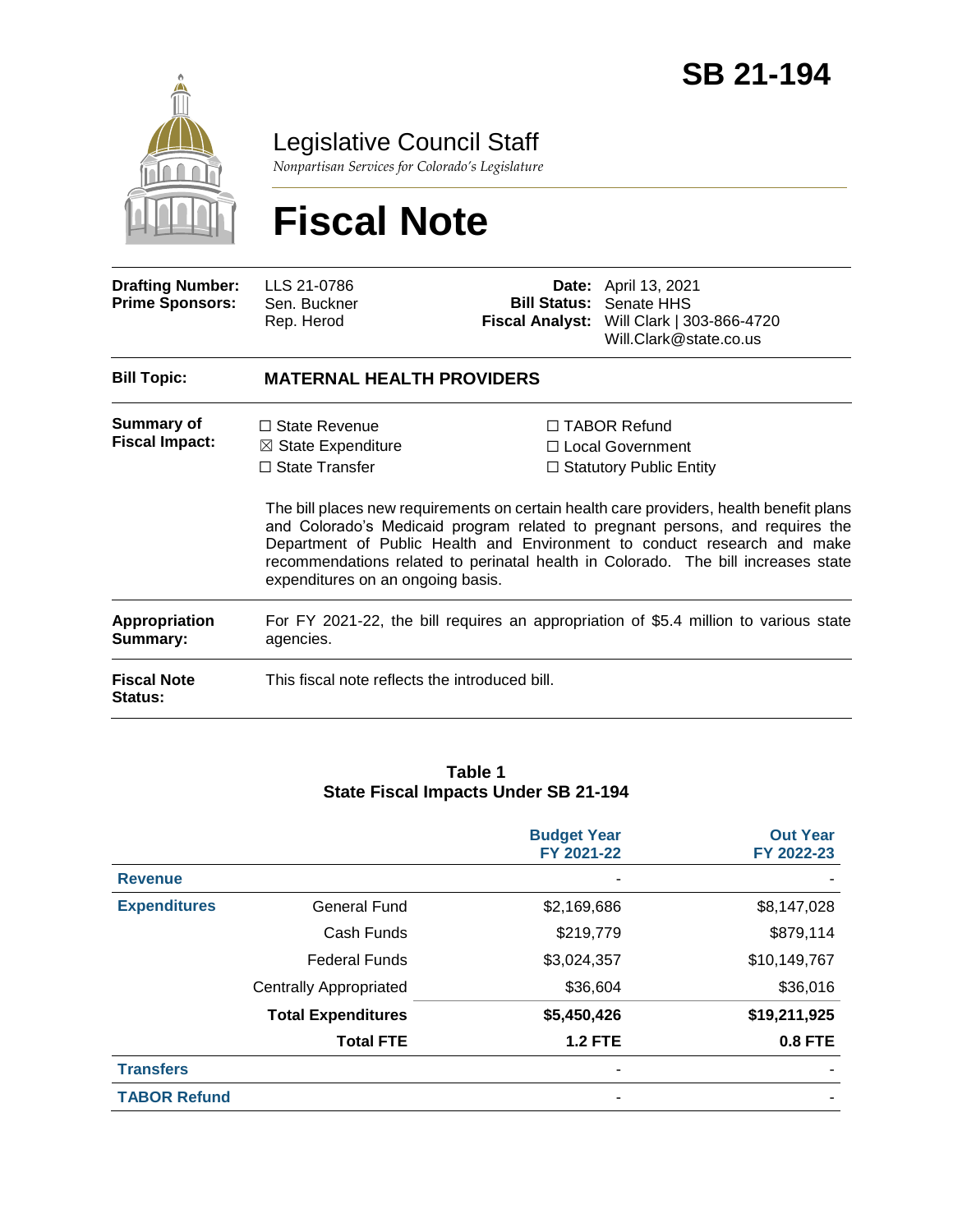# Page 2 **SB 21-194 SB 21-194**

### **Summary of Legislation**

The bill places new requirements on health providers and insurers, expands public health insurance coverage, and implements other initiatives related to maternal and perinatal health. These provisions are described below.

**Required coverage and services.** The bill requires that insurers offering health benefit plans in Colorado, including the Department of Health Care Policy and Financing (HCPF), reimburse providers for healthcare services related to labor and delivery in a manner that promotes high-quality, cost-effective care and prevents risk in subsequent pregnancies; and does not discriminate based on the type of provider or facility. The bill also requires licensed labor and delivery service providers to accept transfers from a home or birthing center, and that birth certificate worksheet forms include a field that designates where a pregnant person intended to give birth at the onset of their labor.

**Extension of postpartum services under Medicaid / CHP+.** The bill allows a person who was eligible for all pregnancy-related and postpartum services, under Colorado's Medicaid Program and the Children's Basic Health Plan for 60 days following pregnancy, to remain continuously eligible for all services under the program for the 12-month postpartum period. It requires HCPF to seek any federal waivers or plan amendments necessary to implement the new benefit, which is subject to available appropriations and the receipt of federal financial participation.

**Health Equity Commission research.** The bill requires the Health Equity Commission, in the Department of Public Health and Environment (CDPHE), to study the use of research evidence in policies related to the perinatal period in Colorado using the implementation science framework, which incorporates methods for promoting integration of research findings and evidence into healthcare policy and practice.

**Colorado Maternal Mortality Review Committee.** The bill makes several changes related to the Maternal Mortality Review Committee, which is housed in the CDPHE. These changes include a redefinition of health facility, and allowing committee reports to be distributed to these health facilities. The bill also requires the committee to incorporate input and feedback from interested and affected stakeholders, with a focus on persons who are pregnant or in the postpartum period, and their families, and incorporate input from multidisciplinary non-profit and community-based organizations that represent or provide support or advocacy to persons who are pregnant or in the postpartum period, with a focus on persons from racial and ethnic minority groups.

The bill further requires the committee to make recommendations to improve collection and public reporting of maternal health data from hospitals, health systems, midwifery practices and birthing centers, including:

- data on race and ethnicity correlated with conditions and outcomes;
- disability correlated with conditions and outcomes;
- uptake of trainings on bias, racism, or discrimination;
- incidents of disrespect or mistreatment of a pregnant person; and,
- data collected through stories from pregnant and postpartum persons and their family members, with a focus on the experiences of marginalized groups include persons of racial and ethnic minorities.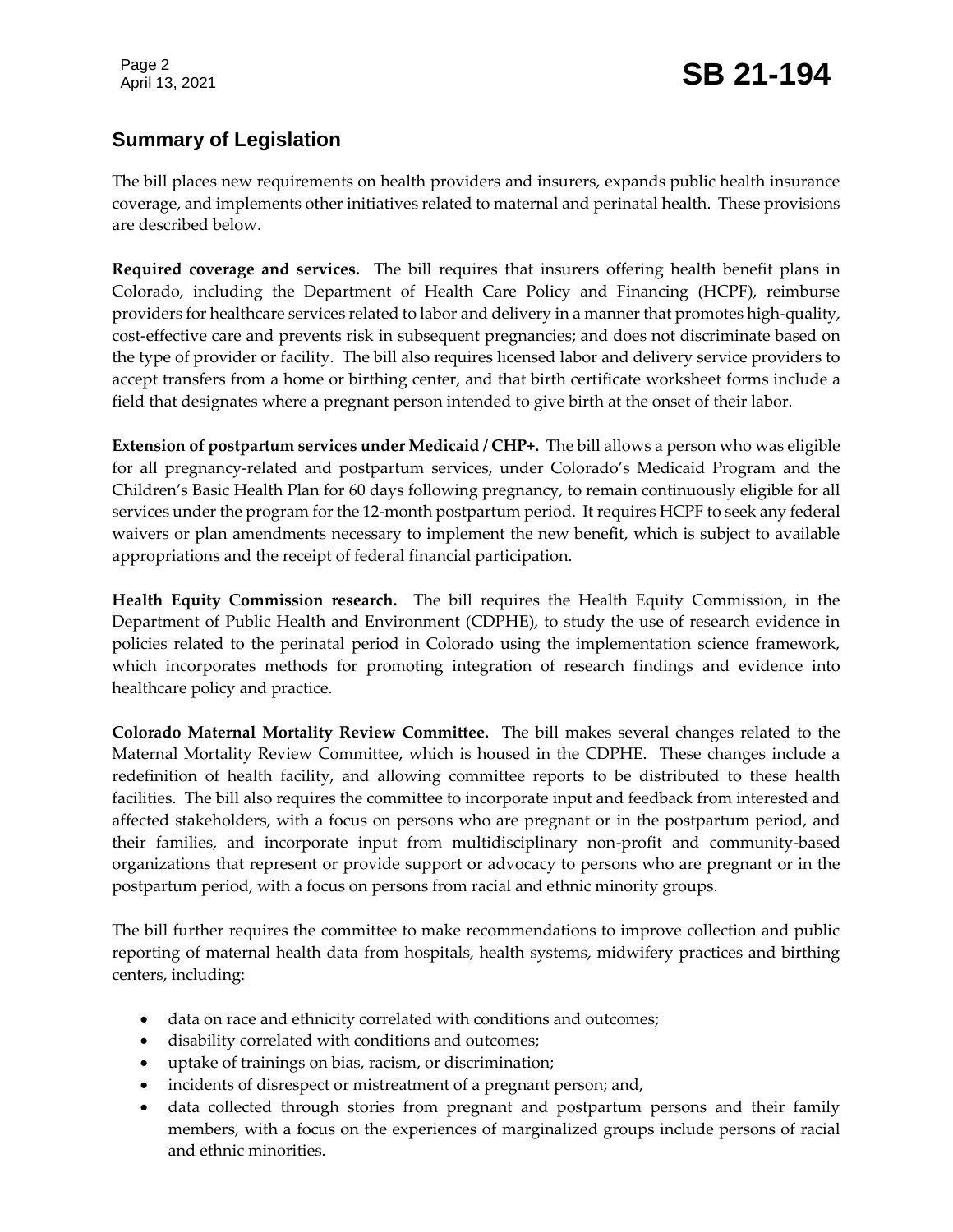### **Background**

**Insurance plans.** The provisions of this bill apply to health insurance plans that are subject to state regulation. There are three primary markets that are subject to state regulation: the individual, small-group, and large-group markets, with the exception of self-insured employers. About one million Coloradans receive health insurance through such plans. Except for the HCPF-administered plans specifically mentioned in the bill, the bill requirements do not apply to Medicare, Medicaid, military plans, or self-insured employer-based health plans, which are regulated by the federal government.

**Medicaid and other HCPF programs for pregnant women.** Currently, pregnant persons in low-income families qualify for various types of coverage for postpartum services, which are overseen by HCPF. Pregnant persons with incomes up to 185 percent of the federal poverty level are eligible for Medicaid and HCPF receives a 65 percent federal match for this population. Individuals receive 60 days of postpartum services, at which point, they are either re-determined as eligible under another eligibility category or disenrolled from Medicaid.

The Children's Health Plan (known as CHP+) is also operated by HCPF and provides insurance to pregnant persons in low-income families (up to 260 percent of the federal poverty level) who do not qualify for Medicaid and do not have private insurance. The program provides 60 days of postpartum services.

**Maternal Morality Prevention Program.** The Maternal Mortality Prevention Program in the CPDHE administers the Maternal Mortality Review Committee. The CDPHE submitted the first Maternal Mortality Review Committee report to the General Assembly with recommendations on reducing maternal mortality and improving maternal health equity on July 1, 2020, and must continue to do so every three years, with the next report due on July 1, 2023.

**Health Equity Commission.** The Health Equity Commission was created to serve as an advisor to the Office of Health Equity on relevant issues, specifically focusing on data collection, aligning resources, education, and capacity building for the CDPHE, local health programs, and communitybased organizations, and promoting workforce diversity. The Health Equity Commission provides equity-related recommendations to implement across programs, proposes policies to support improved health outcomes for communities experiencing health disparities, and provides feedback on strategies to engage affected populations.

### **Assumptions**

For the Medicaid program, this fiscal note assumes that 23,759 persons who give birth while on Medicaid will receive an additional two months of coverage as a result of this bill, as currently the average number of covered months for a member after giving birth is 10 months. For CHP+, it is assumed that 1,368 persons who do not otherwise become eligible for Medicaid after the 60 days of postpartum CHP coverage will receive an additional 10 months of postpartum coverage as a result of the bill. This fiscal note also assumes that per member, per month costs for this additional coverage will be \$301, and that HCPF will get federal approval to extend postpartum coverage, as required by the bill, in time to implement the change by April 1, 2022.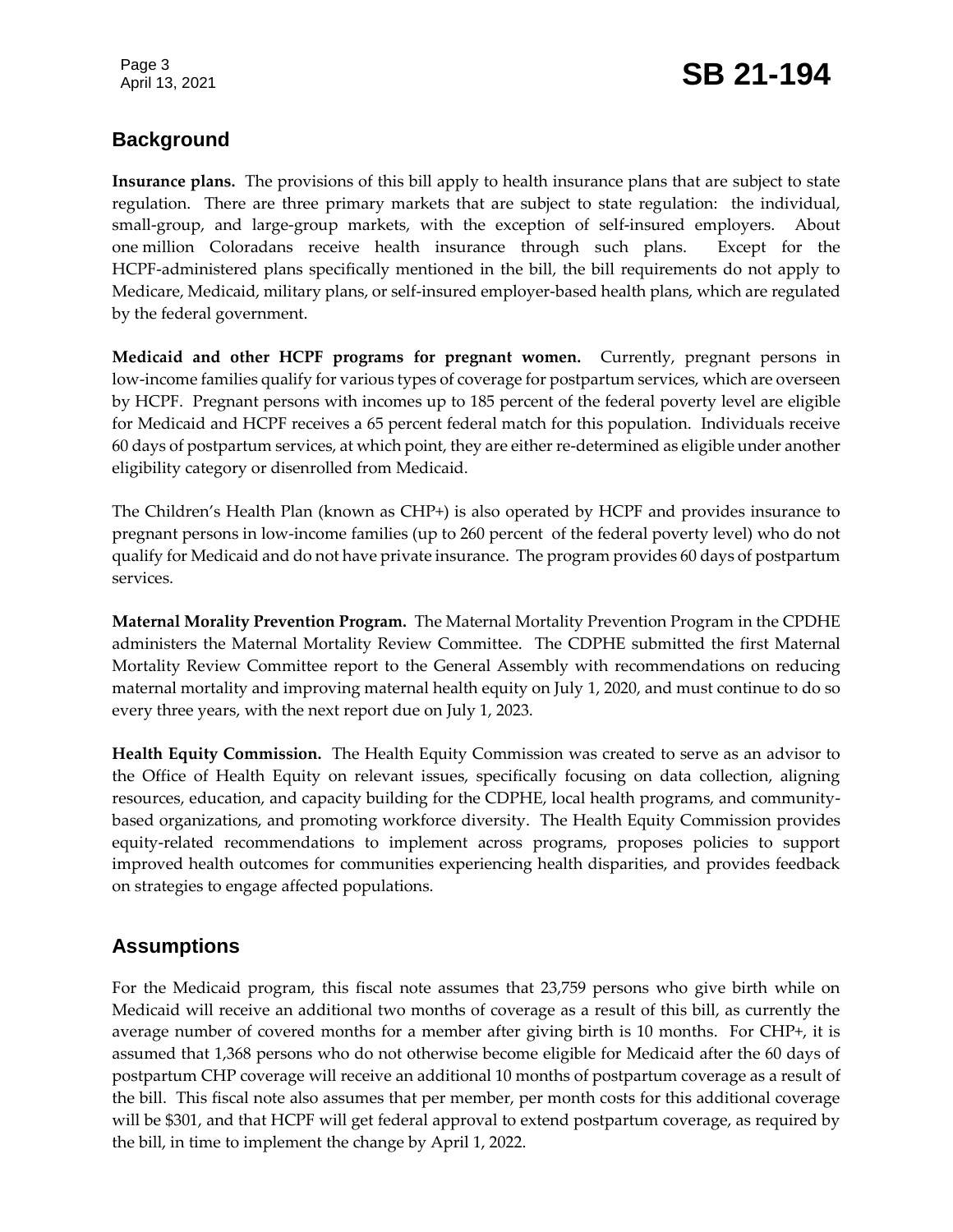#### **State Expenditures**

The bill increases state expenditures by \$5.3 million and 1.2 FTE in FY 2021-22 and by \$19.2 million and 0.8 FTE in FY 2022-23, as shown in Table 2 and discussed below.

| <b>Expenditures Under SB 21-194</b>          |                                                                                     |                                                                    |                                                                 |  |  |
|----------------------------------------------|-------------------------------------------------------------------------------------|--------------------------------------------------------------------|-----------------------------------------------------------------|--|--|
| <b>Cost Components</b>                       | FY 2021-22                                                                          | FY 2022-23                                                         |                                                                 |  |  |
| Department of Health Care Policy and Finance |                                                                                     |                                                                    |                                                                 |  |  |
| <b>Personal Services</b>                     |                                                                                     | \$47,855                                                           |                                                                 |  |  |
| <b>Operating Expenses</b>                    |                                                                                     | \$1,080                                                            |                                                                 |  |  |
| <b>Capital Outlay Costs</b>                  |                                                                                     | \$6,200                                                            |                                                                 |  |  |
| CBMS Programming (OIT)                       |                                                                                     | \$297,882                                                          |                                                                 |  |  |
| MMIS Programming (HCPF)                      |                                                                                     | \$212,505                                                          |                                                                 |  |  |
| <b>Expanded Coverage (Medicaid)</b>          |                                                                                     | \$3,736,637                                                        | \$14,946,549                                                    |  |  |
| Expanded Coverage (CHP)                      |                                                                                     | \$1,029,420                                                        | \$4,117,680                                                     |  |  |
| Centrally Appropriated Costs <sup>1</sup>    |                                                                                     | \$11,330                                                           |                                                                 |  |  |
| FTE - Personal Services                      |                                                                                     | 0.7 FTE                                                            | $0.0$ FTE                                                       |  |  |
| <b>HCPF Subtotal</b>                         | General Fund<br>Cash Funds<br><b>Federal Funds</b><br><b>Centrally Appropriated</b> | \$5,342,909<br>\$2,087,443<br>\$219,779<br>\$3,024,357<br>\$11,330 | \$19,064,229<br>\$8,035,348<br>\$879,114<br>\$10,149,767<br>\$0 |  |  |
| Department of Public Health and Environment  |                                                                                     |                                                                    |                                                                 |  |  |
| <b>Personal Services</b>                     |                                                                                     | \$37,733                                                           | \$56,600                                                        |  |  |
| <b>Operating Expenses</b>                    |                                                                                     | \$810                                                              | \$1,080                                                         |  |  |
| <b>Capital Outlay Costs</b>                  |                                                                                     | \$6,200                                                            |                                                                 |  |  |
| <b>Research Contractor</b>                   |                                                                                     | \$37,500                                                           | \$50,000                                                        |  |  |
| Legislative Report Translation               |                                                                                     |                                                                    | \$4,000                                                         |  |  |
| Centrally Appropriated Costs <sup>1</sup>    |                                                                                     | \$25,274                                                           | \$36,016                                                        |  |  |
| FTE - Personal Services                      |                                                                                     | $0.5$ FTE                                                          | $0.8$ FTE                                                       |  |  |
| <b>CDPHE Subtotal</b>                        |                                                                                     | \$107,517                                                          | \$147,695                                                       |  |  |
| <b>Total</b>                                 |                                                                                     | \$5,450,426                                                        | \$19,211,925                                                    |  |  |
|                                              | <b>Total FTE</b>                                                                    | <b>1.2 FTE</b>                                                     | $0.8$ FTE                                                       |  |  |

#### **Table 2 Expenditures Under SB 21-194**

1*Centrally appropriated costs are not included in the bill's appropriation.*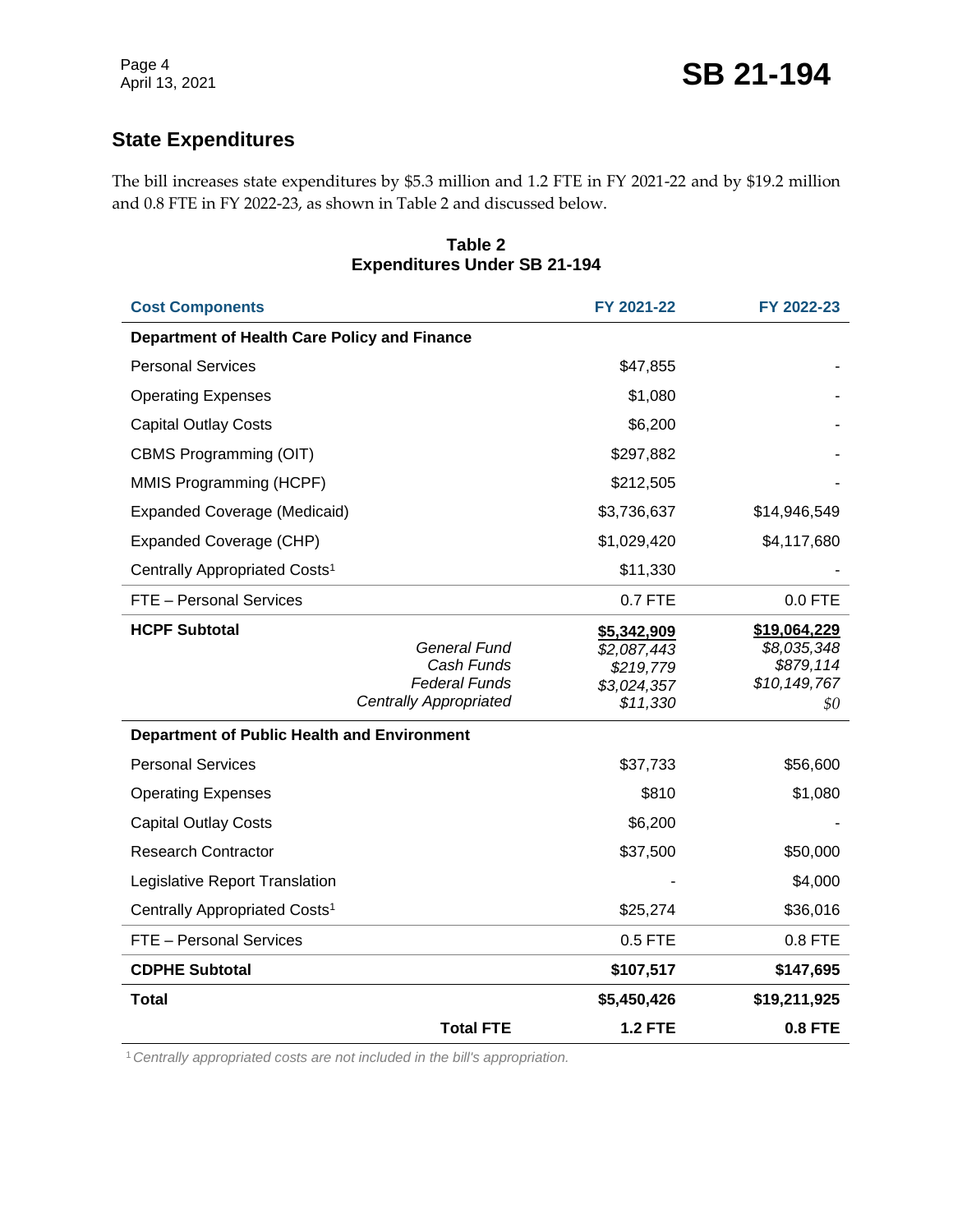**Department of Health Care Policy and Financing.** Expenditures in HCPF will increase by \$5.3 million and 0.7 FTE in FY 2021-22, and \$19.1 million FY 2022-23.

- *Staffing costs.* HCPF will require a temporary 0.7 FTE in FY 2021-22, which is adjusted to account for the General Fund paydate shift and a presumed effective date of October 1, 2021. The position will provide support to the Family Planning Team, which will have an increase in workload to amend the state plan, negotiate with the federal Centers for Medicare and Medicaid Services, and authorize the new population. These staffing costs are eligible for a 50 percent federal match.
- *Expanded coverage.* Based on the newly eligible populations and expected number of additional months of coverage highlighted in the Assumptions section above, expanded postpartum coverage will increase costs in HCPF by \$3.7 million in FY 2021-22 and \$14.9 million in FY 2022-23 for Medicaid, and \$1.0 million in FY 2021-22 and \$4.1 million in FY 2022-23 for the Children's Health Plan. A 50 percent federal match is assumed for Medicaid costs, and a 65 percent match is assumed for CHP+.
- *CBMS and MMIS programming.* The bill will require changes to the state's benefit management systems, the Colorado Benefits Management System (CBMS) and Medicaid Management Information System (MMIS), to ensure that the systems can identify, determine eligibility and report out on the newly covered population and related expenditures under the bill. HCPF will have one-time costs in FY 2021-22 of \$297,882 for CBMS programming and \$212,505 for MMIS programming, which is assumed to be eligible for a 90 percent federal match. Funding for CBMS programming changes must be reappropriated to the Office of Information Technology.

**Department of Public Health and Environment.** General Fund expenditures in the CDPHE will increase by \$107,517 and 0.5 FTE in FY 2021-22, and by \$147,695 and 0.8 FTE in FY 2022-23.

- *Staffing costs.* CDPHE will require an additional 0.3 FTE in FY 2021-22 and 0.5 FTE in FY 2022-23 to conduct research, collect stakeholder input, and develop recommendations. CDPHE further requires 0.2 FTE in FY 2021-22 and 0.3 FTE in FY 2022-23 to manage a contractor who will be conducting independent research on behalf of the Health Equity Commission, as required by the bill. The expansion of responsibilities for the Colorado Maternal Mortality Review Committee can be accomplished within existing appropriations.
- *Research contractor.* The Health Equity Commission does not have capacity or expertise to conduct this study required by the bill, so will hire a contractor to perform the work. This cost will be \$37,500 in FY 2021-22, which is prorated for the legislative effective date, and \$50,000 in FY 2022-23.
- *Legislative report translation.* CDPHE will have costs of \$4,000 in FY 2022-23 to translate the full legislative report and materials used in preparing the report into Spanish.

**Department of Regulatory Agencies.** The bill may require the department to conduct outreach, education and rule-making regarding changes to state-regulated health benefit plans. This workload increase can be accomplished within existing appropriations.